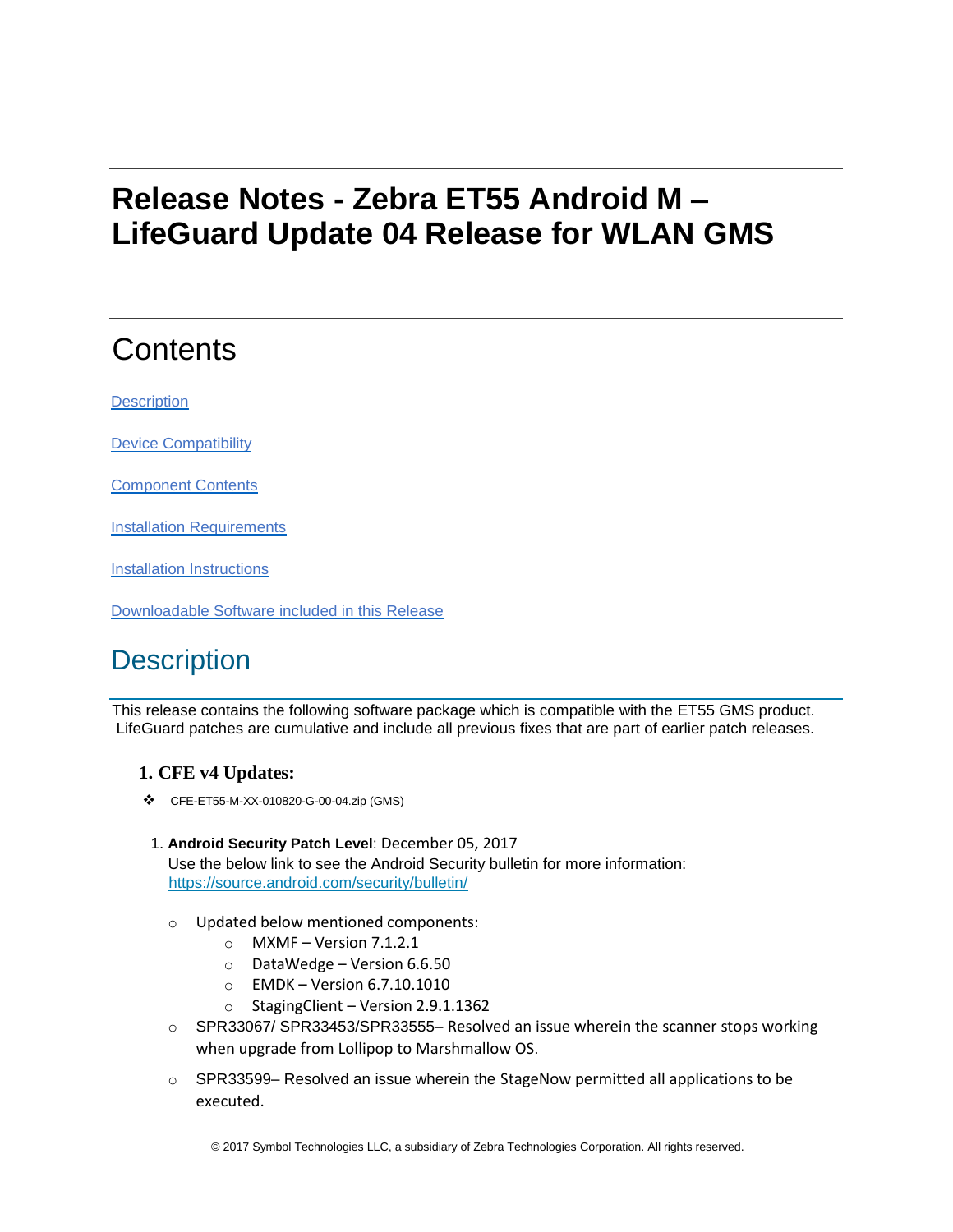- $\circ$  SPR33115– Resolved an issue wherein Keyboard option is only 'Japanese IME' when upgrade from Lollipop to Marshmallow OS.
- o SPR33233 Resolved an issue wherein the DataWedge 6.2.24 could not replace separator or non-printable ascii character with \$.
- $\circ$  SPR32463 Resolved an issue wherein the StageNow File Manager downloads frequently fails due to Socketimeout exception.
- o SPR32676 Resolved an issue wherein DataWedge crashes due to velocity application profile creation.

### **2. CFE v3 Updates:**

- CFE-ET55-M-XX-010820-G-00-03.zip (GMS)
- 1. **Android Security Patch Level**: September 01, 2017 Use the below link to see the Android Security bulletin for more information: <https://source.android.com/security/bulletin/>
	- Corrections for KRACK vulnerabilities applied.

### **3. CFE v2 Updates:**

CFE-ET55-M-XX-010820-G-00-02.zip (GMS)

#### 1. **Android Security Patch Level**: September 01, 2017

Use the below link to see the Android Security bulletin for more information: <https://source.android.com/security/bulletin/>

- o Updated below mentioned components:
	- $\circ$  MXMF Version 7.0.2.1
	- o DataWedge Version 6.5.61
	- $\circ$  EMDK Version 6.6.14.914
	- $\circ$  StagingClient Version 2.8.1.1221
- o Resolved an issue in MX to prevent leakage of configuration parameters.
- o Included fix for BlueBorne vulnerability.
- $\circ$  SPR32894 Resolved an issue wherein the Airwatch fails to install package because MX reports a 'permission error'.
- $\circ$  SPR32956 Resolved an issue wherein the Airwatch agent switches between v1.3 and v6.2.

## **4. CFE v1 Updates:**

CFE-ET55-M-XX-010820-G-00-01.zip (GMS)

#### 1. **Android Security Patch Level**: July 01, 2017

Use the below link to see the Android Security bulletin for more information: <https://source.android.com/security/bulletin/>

 $\circ$  Resolved a rare occurrence of touch un-responsiveness while the device is being rebooted with usb cable attached.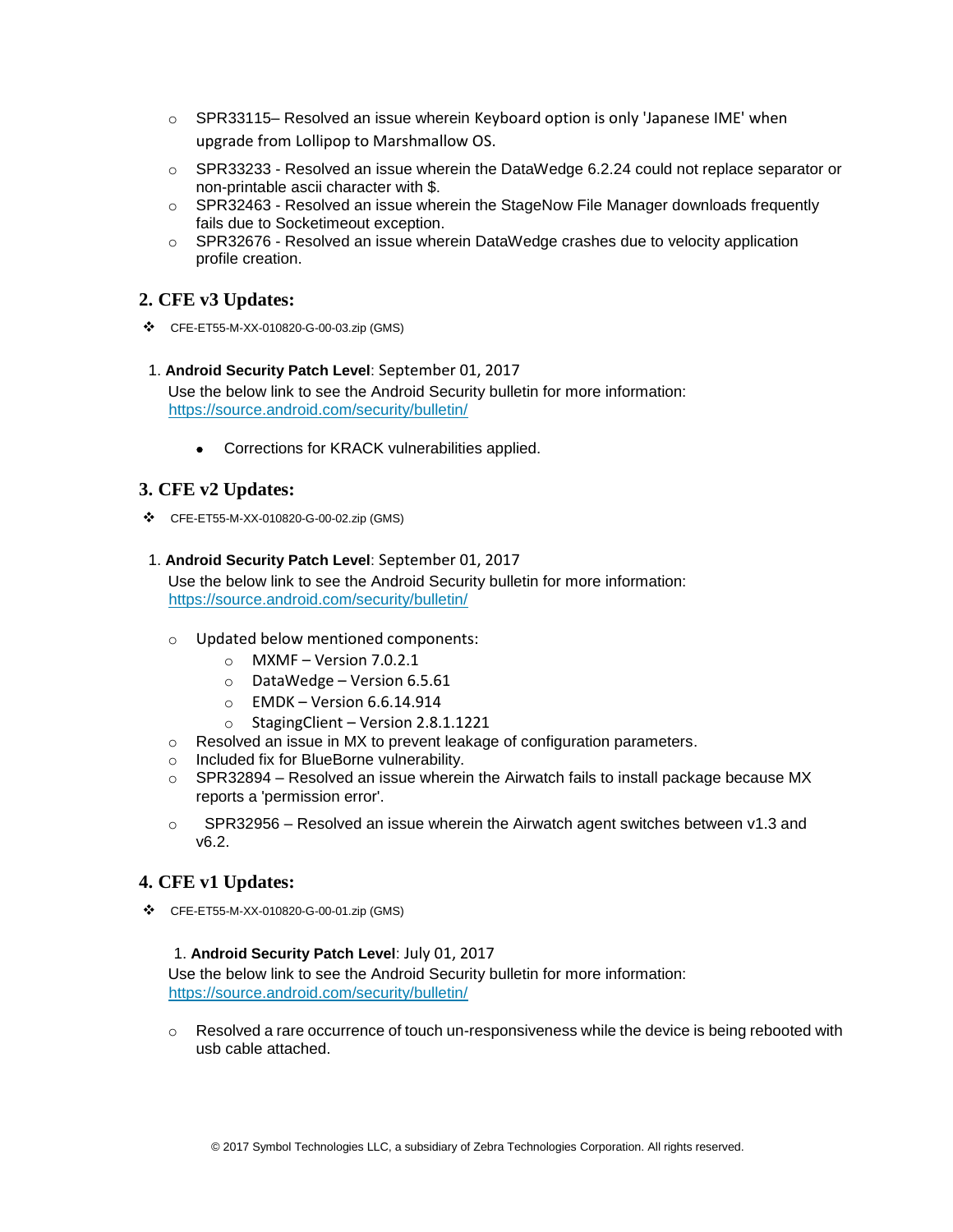# <span id="page-2-0"></span>Device Compatibility

This software release has been approved for Android ET55 M GMS models mentioned below.

| Device           | <b>Operating System</b> |
|------------------|-------------------------|
| ET55BE-G15E-00A6 | Android 6.0.1           |
| ET55BT-G15E-00A6 | Android 6.0.1           |
| ET55TE-G15E-00A6 | Android 6.0.1           |
| ET55TT-G15E-00A6 | Android 6.0.1           |

## <span id="page-2-1"></span>Component Contents/Updates

| Component / Description     | Version                  |
|-----------------------------|--------------------------|
| <b>Product Build Number</b> | 01-08-20-MG-1R-M1        |
| Device Patch Version        | -4                       |
| <b>Android Version</b>      | 6.0.1                    |
| Wi-Fi                       | FUSION BA 3 01.0.5.011 M |
| <b>Scanner Framework</b>    | 18.8.13.1                |

## <span id="page-2-2"></span>Installation Requirements

ADB installed on the PC (including adb drivers)

USB debugging turned ON (from Developer options) ET55 GMS has at least:

Version 01-08-20-MG-1R-M1.170713 build

## <span id="page-2-3"></span>Installation Instructions

BEFORE UPDATING THE OS IMAGE, EXTERNAL POWER MUST BE APPLIED TO THE TERMINAL VIA USB CHARGING CABLE OR CRADLE.

PLEASE ENSURE BATTERY LEVEL IS > 30%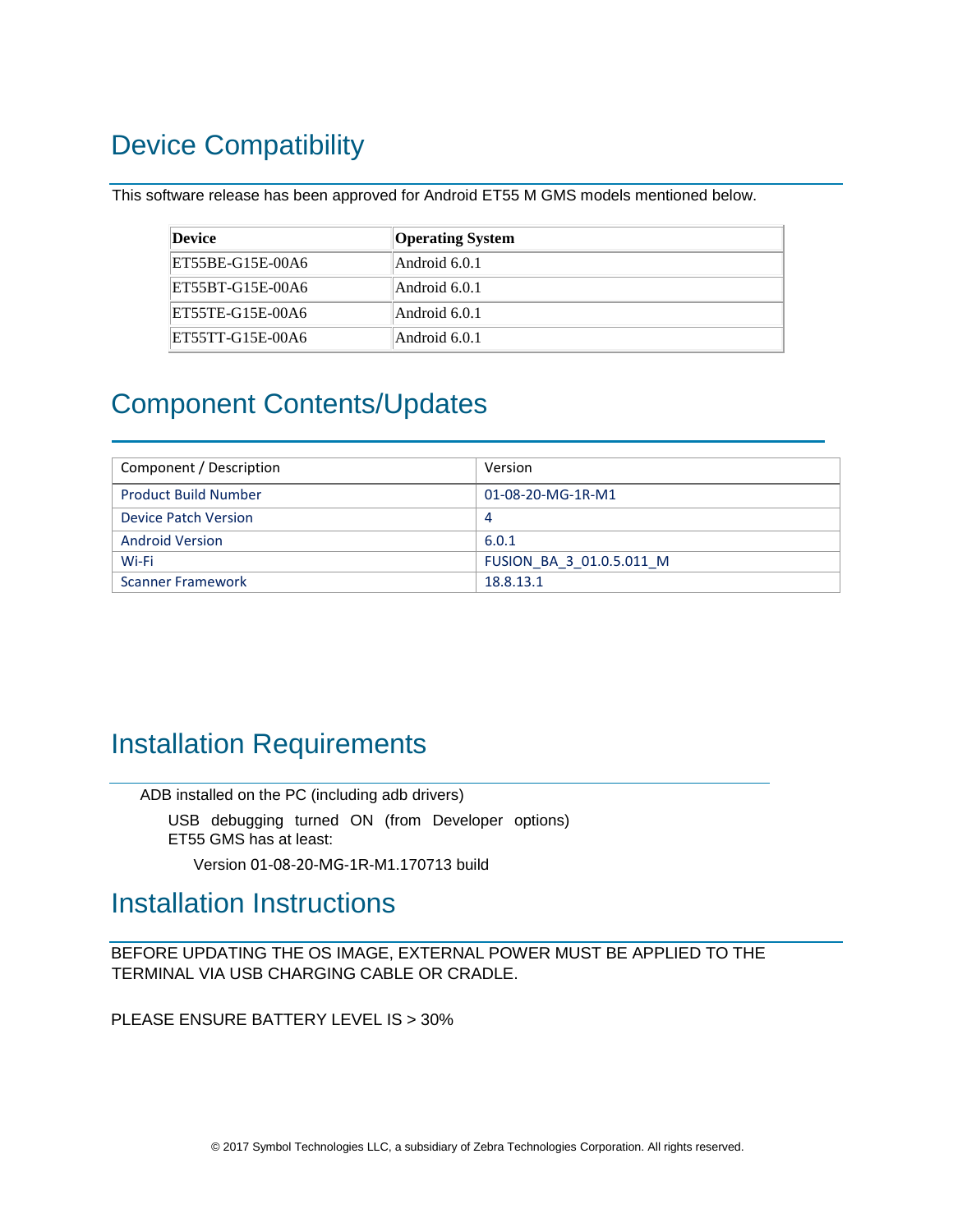## IMPORTANT NOTE:

#### CFE v4 HAS BEEN RELEASED IN THIS POSTING.

CFE v4:

CFE-ET55-M-XX-010820-G-00-04.zip (GMS)

i. If the device has  $01-08-20-MG-1R-M1.170713$  build

To see what GMS CFE version is currently on the device, go to "Settings" and scroll down to "About tablet" and look at the "Build number".

If it displays "**01-08-20-MG-1R-M1.170713**" (GMS), the device has base build.

If it displays "**01-08-20-MG-1R-M1**" and **Device patch version** shows "4", then the device is GMS with CFE v4 software update.

CFE software update procedure for ET55:

- 1. For applying the patch, please refer [Zebra\\_ET5x\\_Android\\_Flashing\\_Procedure.pdf](https://www.zebra.com/content/dam/zebra_new_ia/en-us/software/operating-system/ET5X%20Operating%20System/Zebra-ET5x-Android-Flashing-Procedure.pdf)
- 2. There are two ways to Check the Android Patch Level after installing the CFE package in the device,
	- a. Settings->About Device-> SW Components->Device Patch Version: 4
	- b. Run "getprop ro.device.patch.version" command in ADB Shell.
- 3. After installing the CFE-ET55-M-XX-010820-G-00-04 on the device, the OS build number would be 01-08-20-MG-1R-M1
- 4. Now you are all set to use your ET55.

## <span id="page-3-0"></span>Downloadable Software Included in this Release

| <b>Filename</b> | Description                                                                             |
|-----------------|-----------------------------------------------------------------------------------------|
|                 | CFE-ET55-M-XX-010820-G-00-04.zip   OTA incremental CFE v4 update software for GMS build |

Last Revised: <12-19-2017>